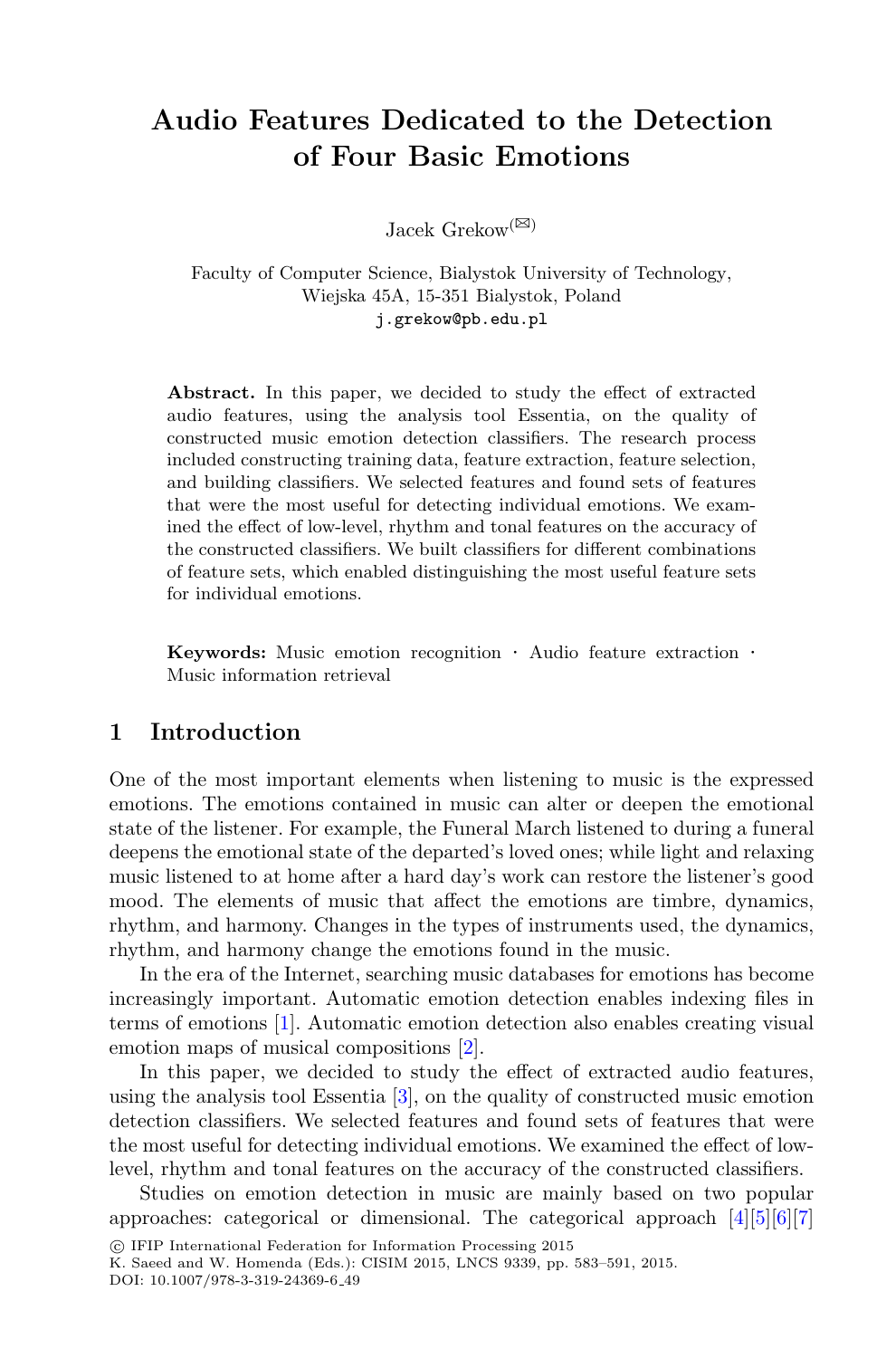describes emotions with a discrete number of classes - affective adjectives. In the dimensional approach [\[8](#page-8-0)][\[9\]](#page-8-1)[\[10](#page-8-2)], emotions are described as numerical values of valence and arousal. In this way, the emotion of a song is represented as a point on an emotion space. In this work, we used the categorical approach.

An important phase in emotion detection is feature extraction. There are several other studies on the issue of emotion detection using different audio tools for musical feature extraction. Studies  $[6][11][12]$  $[6][11][12]$  $[6][11][12]$  $[6][11][12]$  used a collection of tools that use the Matlab environment called MIR toolbox [\[13](#page-8-5)]. Feature extraction library jAudio [\[14](#page-8-6)] was used in studies [\[7](#page-7-6)][\[9\]](#page-8-1). Feature sets extracted from PsySound [\[15](#page-8-7)] were used in paper  $[12]$ , while studies  $[8][16]$  $[8][16]$  $[8][16]$  used the Marsyas framework  $[17]$ . The Essentia [\[3\]](#page-7-2) library for audio analysis was used in studies [\[18\]](#page-8-10)[\[19](#page-8-11)].

There are also papers devoted to the evaluation of audio features for emotion detection within one program. Song et al. [\[6](#page-7-5)] explored the relationship between musical features extracted by MIR toolbox and emotions. They compared the emotion prediction results for four sets of features: dynamic, rhythm, harmony, and spectral features.

An important paper in the area of music emotion recognition was written by Yang et al. [\[20](#page-8-12)], who did a comprehensive review of the methods that have been proposed for music emotion recognition. Kim et al. [\[21\]](#page-8-13) presented another paper surveying the state of the art in automatic emotion recognition.

### **2 Music Data**

In this research, we use four emotion classes: energetic-positive, energeticnegative, calm-negative, calm-positive. They are presented with their abbreviations in Table [1](#page-1-0) and cover the four quadrants of the two-dimensional Thayer model of emotion [\[22\]](#page-8-14). They correspond to four basic emotion classes: happy, angry, sad, and relaxed.

| Abbreviation | Description        |
|--------------|--------------------|
| e1           | energetic-positive |
| е2           | energetic-negative |
| e3           | calm-negative      |
| e4           | calm-positive      |

<span id="page-1-0"></span>**Table 1.** Description of mood labels

To conduct the study of emotion detection, we prepared two sets of data. One set was used for building one common classifier for detecting the four emotions, and the other data set for building four binary classifiers of emotion in music. Both data sets consisted of six-second fragments of different genres of music: classical, jazz, blues, country, disco, hip-hop, metal, pop, reggae, and rock. The tracks were all 22050Hz Mono 16-bit audio files in .wav format.

The author of this paper, a music expert with a university musical education, labeled the music samples. The music expert listened to six-second music samples and then labeled them with one of the emotions  $(e1, e2, e3, e4)$ . In the case when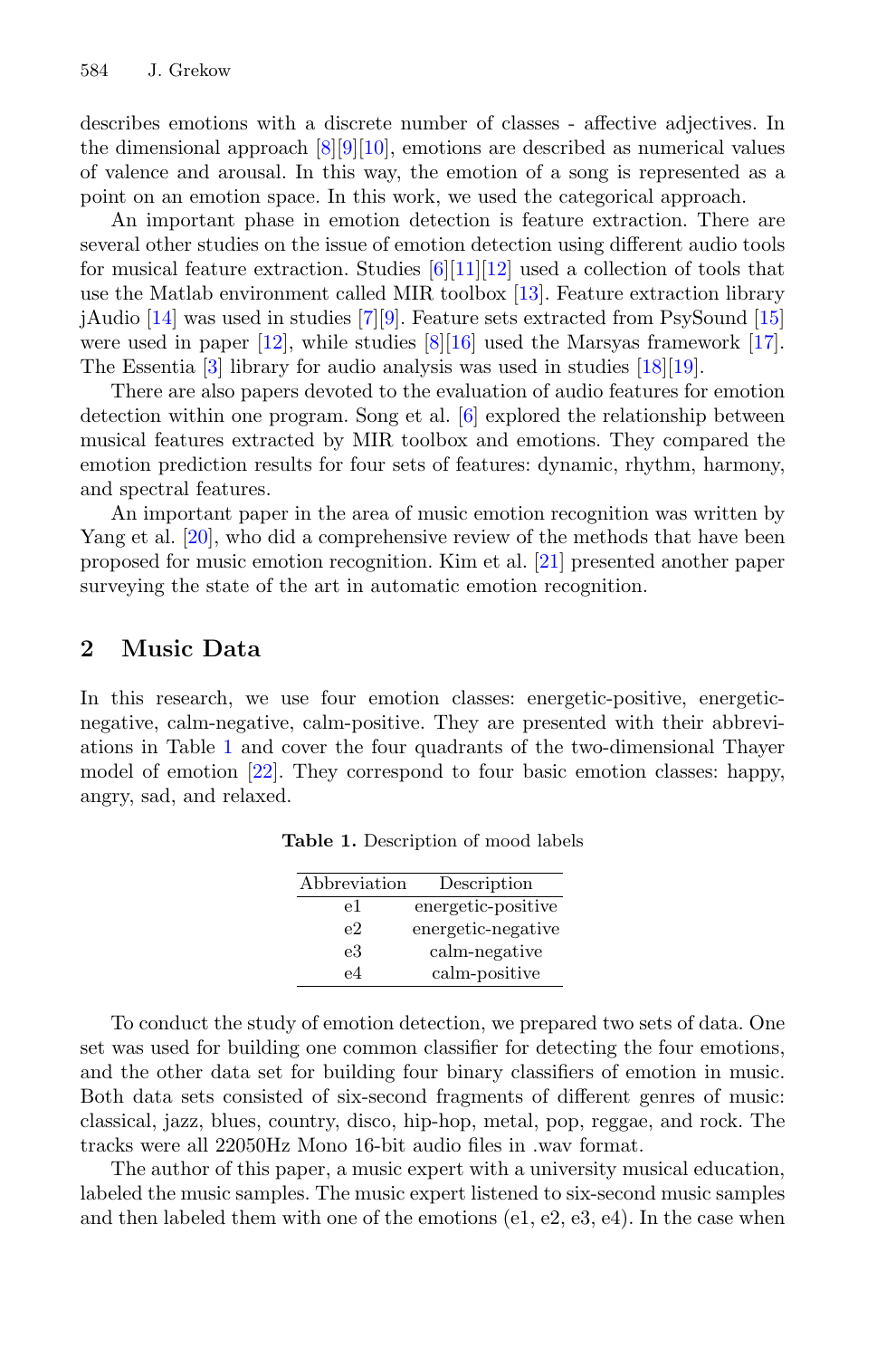the music expert was not certain which emotion to assign, such a sample was rejected. In this way, each file was associated with only one emotion/label.

The first training data set for emotion detection consisted of 324 files, 81 files labeled as e1, 81 files labeled as e2, 81 files labeled as e3, and 81 files labeled as e4.

We obtained the second training data from the first set. It consisted of four sets of binary data. For example, data set for binary classifier e1 consisted of 81 files labeled e1 and 81 files labeled not e1 (27 files each from e2, e3, e4). In this way, we obtained four binary data sets (consisting of examples of "e" and "not e") for four binary classifiers e1, e2, e3, e4.

### **3 Feature Extraction**

For feature extraction, we used Essentia [\[3\]](#page-7-2), a tool for audio analysis and audiobased music information retrieval. Essentia is an open-source C++ library, which was created at Music Technology Group, Universitat Pompeu Fabra, Barcelona.

We used Essentia version 2.0.1 (published in  $02/2014$ ), which contains a number of executable extractors computing music descriptors for an audio track: spectral, time-domain, rhythmic, tonal descriptors, and returning the results in YAML and JSON data formats.

The use of Essentia software entailed getting through installation procedures and the documentation. Launching the program required compiling the source code  $(C ++)$  and installing additional libraries.

Extracted features by Essentia are divided into three groups: low-level, rhythm and tonal features (Table [2\)](#page-3-0).

Essentia also calculates many statistic features: the mean, geometric mean, power mean, median of an array, and all its moments up to the 5th-order, its energy, and the root mean square (RMS). To characterize the spectrum, flatness, crest and decrease of an array are calculated. Variance, skewness, kurtosis of probability distribution, and a single Gaussian estimate were calculated for the given list of arrays.

The previously prepared, labeled by emotion, music data sets served as input data for the Essentia tool used for feature extraction. For each 6-second file from the music data set, we obtained a representative single feature vector. The obtained lengths of feature vectors had 471 features.

### **4 Results**

### $4.1$ **4.1 The Construction of One Classifier Recognizing Four Emotions**

We built classifiers for emotion detection using the WEKA package [\[23\]](#page-8-15). During the construction of the classifier, we tested the following algorithms: J48, RandomForest, BayesNet, IBk (K-nn), SMO (SVM). The classification results were calculated using a cross validation evaluation CV-10.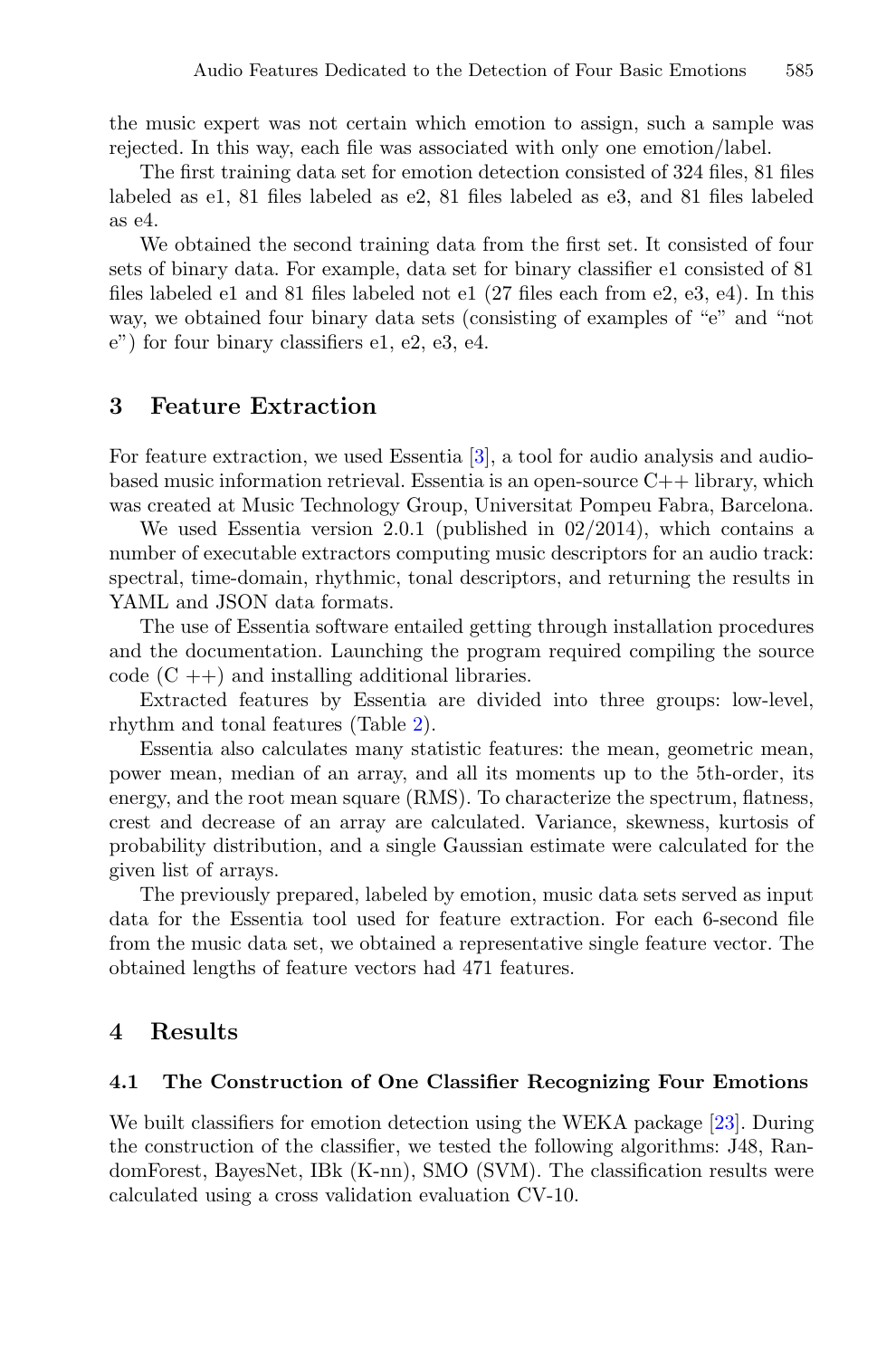| Group              | Group        | Features                                       |
|--------------------|--------------|------------------------------------------------|
|                    | Abbreviation |                                                |
| Low-level features |              | Average Loudness                               |
|                    |              | Energy of the Barkbands                        |
|                    |              | Energy of the Erbbands                         |
|                    |              | Energy of the Melbands                         |
|                    |              | Dissonance                                     |
|                    |              | Dynamic Complexity                             |
|                    |              | HFC (High Frequency Content)                   |
|                    |              | Pitch Salience                                 |
|                    |              | Silence Rate                                   |
|                    |              | Spectral Centroid                              |
|                    |              | Spectral Complexity                            |
|                    |              | Spectral Energy                                |
|                    |              | Spectral Energy Band High                      |
|                    |              | Spectral Energy Band Low                       |
|                    |              | Spectral Energy Band Middle High               |
|                    |              | Spectral Energy Band Middle Low                |
|                    |              | Zero Crossing Rate                             |
|                    |              | GFCC (Gammatone Feature Cepstral Coefficients) |
|                    |              | MFCC (Mel-Frequency Cepstral Coefficients)     |
| Rhythm features    | R            | Beats Loudness                                 |
|                    |              | Beats Loudness Band Ratio                      |
|                    |              | BPM (The mean of the most salient tempo)       |
|                    |              | <b>BPM</b> Histogram                           |
|                    |              | Danceability                                   |
|                    |              | Onset Rate                                     |
| Tonal features     | T            | Chords Changes Rate                            |
|                    |              | Chords Number Rate                             |
|                    |              | Chords Strength                                |
|                    |              | Key Strength                                   |
|                    |              | Chords Histogram                               |
|                    |              | HPCP (Harmonic Pitch Class Profile)            |

<span id="page-3-0"></span>**Table 2.** The feature set obtained from Essentia

<span id="page-3-1"></span>**Table 3.** Accuracy obtained for SMO algorithm

|                           | Accuracy |
|---------------------------|----------|
| Before attribute 59.26\%  |          |
| selection                 |          |
| After attribute $64.50\%$ |          |
| selection                 |          |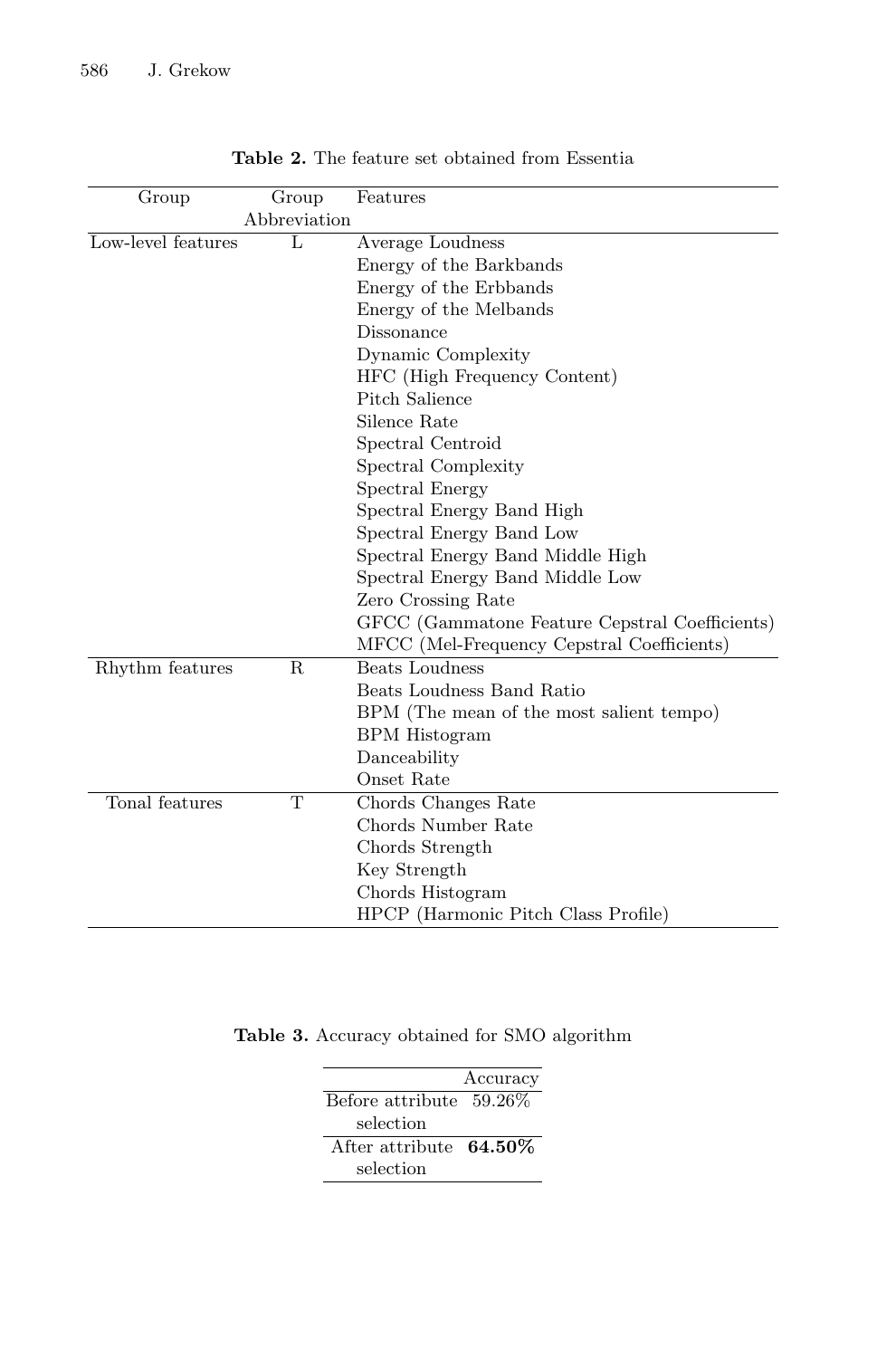The first important result was that during the construction of the classifier we obtained the highest accuracy among all tested algorithms for SMO algorithm. SMO was trained using polynominal kernel.

The results obtained for SMO algorithm are presented in Table [3.](#page-3-1) The result (classifier accuracy) improved to **64.50%** after applying attribute selection (attribute evaluator: WrapperSubsetEval [\[24\]](#page-8-16), search method BestFirst).

The confusion matrix (Table [4\)](#page-4-0), obtained during classifier evaluation, shows that the most recognized emotion was e2 (F-measure 0.727), and the next emotions were e1 and e3 (F-measure 0.653 and 0.65). The hardest emotion to recognize was e4 (F-measure 0.544).

From the confusion matrix, we can conclude that usually fewer mistakes are made between the top  $(e1, e2)$  and bottom  $(e3, e4)$  quadrants of the Thayer model. At the same time, recognition of emotions on the valence axis (positivenegative) is more difficult.

<span id="page-4-0"></span>**Table 4.** Confusion matrix for the best result

| classified as $- a b c $ |     |     |                                                                                       |
|--------------------------|-----|-----|---------------------------------------------------------------------------------------|
| $a = e1$                 | 629 | 4 6 |                                                                                       |
| $b = e2$                 |     |     |                                                                                       |
| $c = e3$                 |     |     |                                                                                       |
| $d = e4$                 |     |     | $\begin{bmatrix} 19 & 56 & 3 & 3 \\ 9 & 4 & 51 & 17 \\ 9 & 4 & 18 & 40 \end{bmatrix}$ |

The most important features (with group abbreviation) after applying attribute selection were:

- Energy of the Erbbands (L),
- $-$  MFCC  $(L)$ ,
- Onset Rate  $(R)$ ,
- Beats Loudness Band Ratio (R),
- Key Strength (T),
- Chords Histogram (T).

In the selected features, we have a representative of low-level (L), rhythm (R) and tonal (T) features. This means that features of each of the three groups are important/useful during emotion detection.

The results were not satisfactory; classifier accuracy was too low (**64.50%**). It is difficult to build a good classifier that differentiates four emotions equally well. Some emotions have better recognition  $(e2)$  and others worse  $(e1, e3, e4)$ , which lowers total classifier accuracy.

### 4.2 **4.2 The Construction of Binary Classifiers**

To improve emotion detection accuracy, we decided to build specialized binary classifiers for each emotion. A binary classifier algorithm can better analyze data sets for the presence of a given emotion.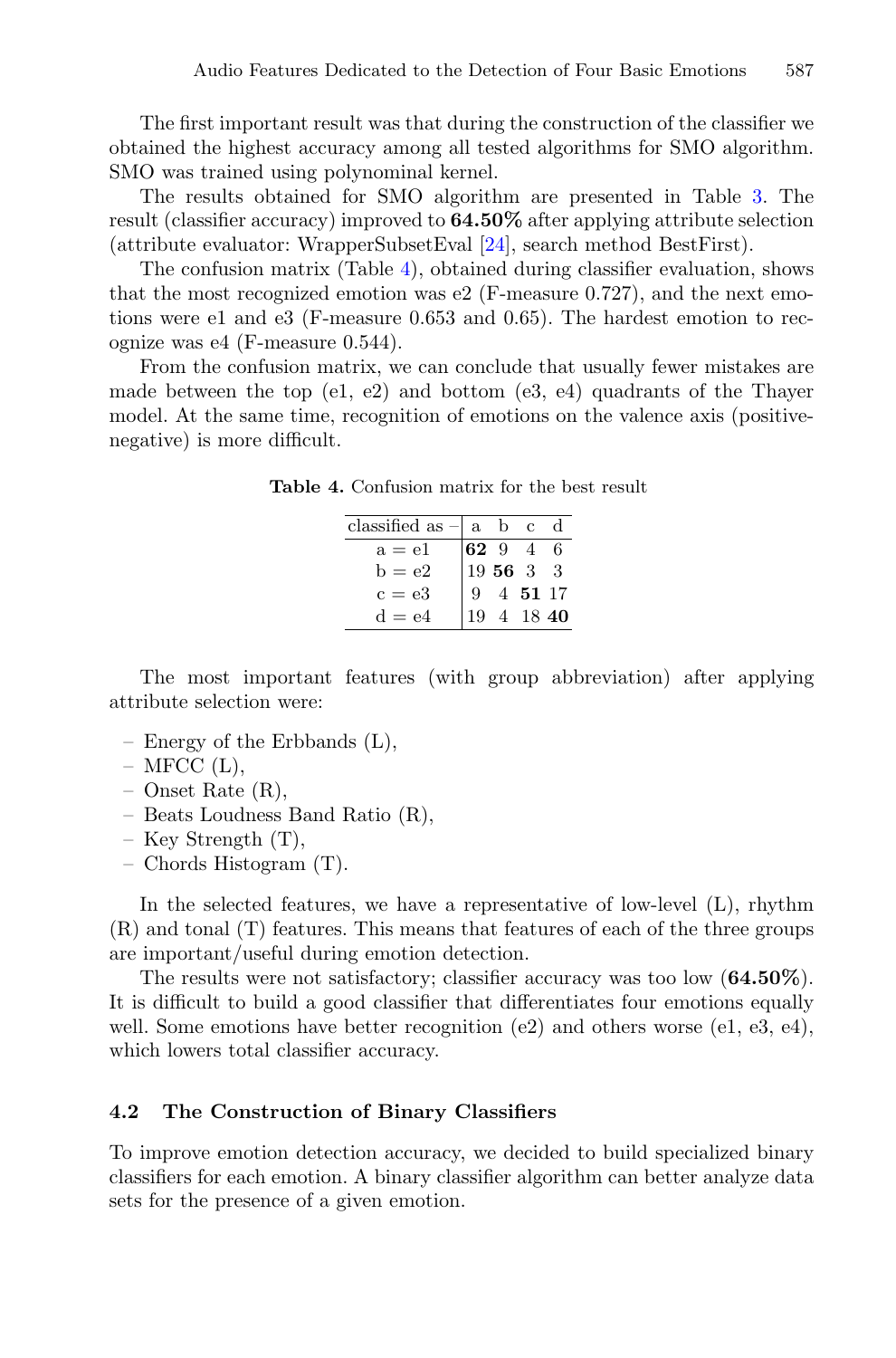During the construction of the binary classifiers, we tested the following algorithms: J48, RandomForest, BayesNet, IBk (K-nn), and SMO (SVM) on the prepared binary data. We calculated the classification results using a cross validation evaluation CV-10.

|                                                  |        | Classifiers Classifiers Classifiers Classifiers |        |          |
|--------------------------------------------------|--------|-------------------------------------------------|--------|----------|
|                                                  | for el | for e2                                          | for e3 | for $e4$ |
| Before attribute 66.05\% 87.04\% 77.16\% 65.43\% |        |                                                 |        |          |
| selection                                        |        |                                                 |        |          |
| After attribute 80.86\% 90.74\% 87.03\% 77.16\%  |        |                                                 |        |          |
| selection                                        |        |                                                 |        |          |

<span id="page-5-0"></span>**Table 5.** Classifier accuracy for emotions e1, e2, e3, and e4 obtained for SMO

Once again, we obtained the best results for SMO algorithm. The results are presented in Table [5.](#page-5-0) Accuracy improved (3-14 percentage points) for all four classifiers after applying attribute selection (attribute evaluator: WrapperSubsetEval, search method BestFirst).

The best results were obtained for emotion e2 (90.74%) and the worst results for emotion e4 (77.16%). We can conclude that in our case, emotions with a negative valence (e2, e3) are recognized better by approx. 10 percentage points than emotions with a positive valence (e1, e4). The obtained binary classifier accuracy results were higher (12-26 percentage points) than the accuracy of one classifier recognizing four emotions.

Table [6](#page-6-0) presents the most important features obtained after feature selection (attribute evaluator: WrapperSubsetEval, search method BestFirst) for each emotion. In each feature set, we had a representative of low-level, rhythm features, even though we had different sets for each emotion. Only in the case of classifier e4, tonal features were not used. The energy of the bands was important for e1, e2, and e4 classifiers, but they differed as to which bands they pertain: e1 - Barkbands, e2 - Erbbands, and Melbands, e4 - Barkbands and Erbbands. High Frequency Content, which is characterized by the amount of high-frequency content in the signal is important for e3 and e4 classifiers. Beats Loudness Band Ratio (the beat's energy ratio on each band) was very important for emotion detection because it was used in all sets. Another important feature was the tonal feature: Chords Histogram, which was used by e2 and e3 classifiers.

Feature sets seem to logically describe the nature of each emotion. More energetic emotions are described by features pertaining to energy and rhythm, and more calm emotions by parameters such as rhythm and the amount of high frequency.

#### 4.3 Evaluation of Different Combinations of Feature Sets

During this experiment, we evaluated the effect of various combinations of feature sets - low-level  $(L)$ , rhythm  $(R)$ , tonal  $(T)$  - on classifier accuracy obtained for SMO algorithm. We calculated the classification results using a cross validation evaluation CV-10. To improve the classification results, we used attribute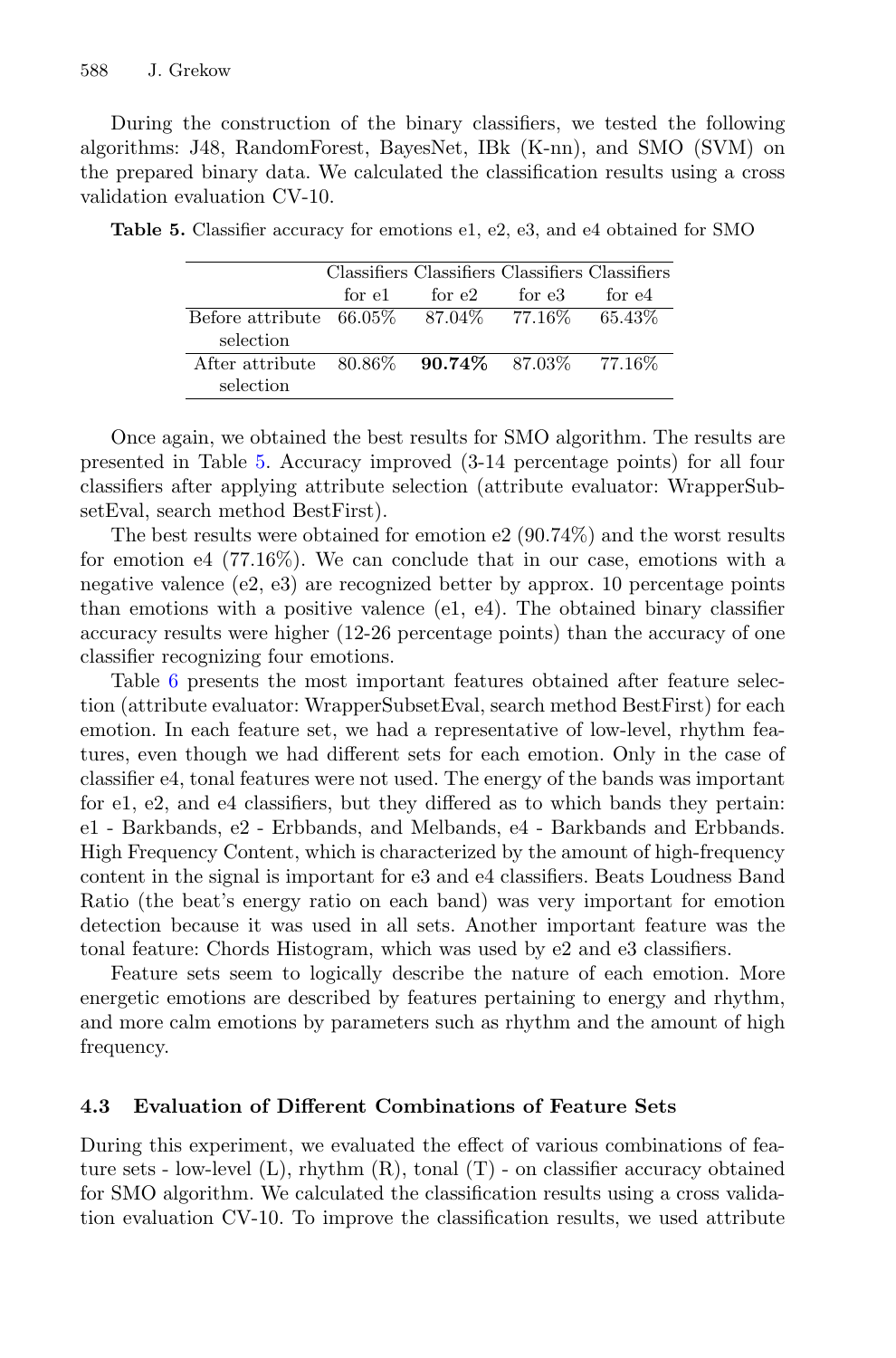|    | Classifier Selected features        |  |  |  |  |
|----|-------------------------------------|--|--|--|--|
| e1 | Energy of the Barkbands (L)         |  |  |  |  |
|    | Onset Rate (R)                      |  |  |  |  |
|    | Beats Loudness Band Ratio (R)       |  |  |  |  |
|    | Key Strength $(T)$                  |  |  |  |  |
| e2 | Average Loudness (L)                |  |  |  |  |
|    | Dissonance $(L)$                    |  |  |  |  |
|    | Energy of the Erbbands (L)          |  |  |  |  |
|    | Energy of the Melbands (L)          |  |  |  |  |
|    | MFCC (L)                            |  |  |  |  |
|    | Beats Loudness Band Ratio (R)       |  |  |  |  |
|    | Chords Changes Rate (T)             |  |  |  |  |
|    | Chords Histogram (T)                |  |  |  |  |
| e3 | High Frequency Content (L)          |  |  |  |  |
|    | Silence Rate (L)                    |  |  |  |  |
|    | Spectral Energy Band Middle Low (L) |  |  |  |  |
|    | Beats Loudness Band Ratio (R)       |  |  |  |  |
|    | Key Strength $(T)$                  |  |  |  |  |
|    | Chords Histogram (T)                |  |  |  |  |
| e4 | Energy of the Barkbands (L)         |  |  |  |  |
|    | Energy of the Erbbands $(L)$        |  |  |  |  |
|    | High Frequency Content (L)          |  |  |  |  |
|    | Pitch Salience (L)                  |  |  |  |  |
|    | Beats Loudness Band Ratio (R)       |  |  |  |  |

<span id="page-6-0"></span>**Table 6.** Selected features used for building binary classifiers

selection (attribute evaluator: WrapperSubsetEval, search method BestFirst). The obtained results are presented in Table [7.](#page-6-1)

The obtained results indicate that the use of all groups (low-level, rhythm, tonal) of features resulted in the best accuracy in most cases (e1, e2, e3). The only exception was classifier e4, where using the set  $L+T$  (low-level, tonal) had better results (80.24%) than using all features - accuracy 77.16%.

The use of individual feature sets L, R or T did not have better results than their combinations. Combining feature sets R+T (rhythm and tonal features)

<span id="page-6-1"></span>**Table 7.** Classifier accuracy for emotions e1, e2, e3, and e4 obtained for combinations of feature sets

| Features set Classifiers Classifiers Classifiers Classifiers |        |          |          |        |
|--------------------------------------------------------------|--------|----------|----------|--------|
|                                                              | for e1 | for $e2$ | for $e3$ | for e4 |
| L                                                            | 72.22% | 88.27%   | 79.62%   | 77.77% |
| R.                                                           | 73.45% | 82.09%   | 81.48%   | 72.83% |
| T                                                            | 72.22% | 81.48%   | 76.54%   | 69.75% |
| $L + R$                                                      | 77.16% | 88.88%   | 77.77%   | 77.16% |
| $L+T$                                                        | 79.01% | 90.74%   | 86.41%   | 80.24% |
| $R+T$                                                        | 80.86% | 90.12%   | 79.01%   | 73.45% |
| All $(L+R+T)$                                                | 80.86% | 90.12%   | 87.03%   | 77.16% |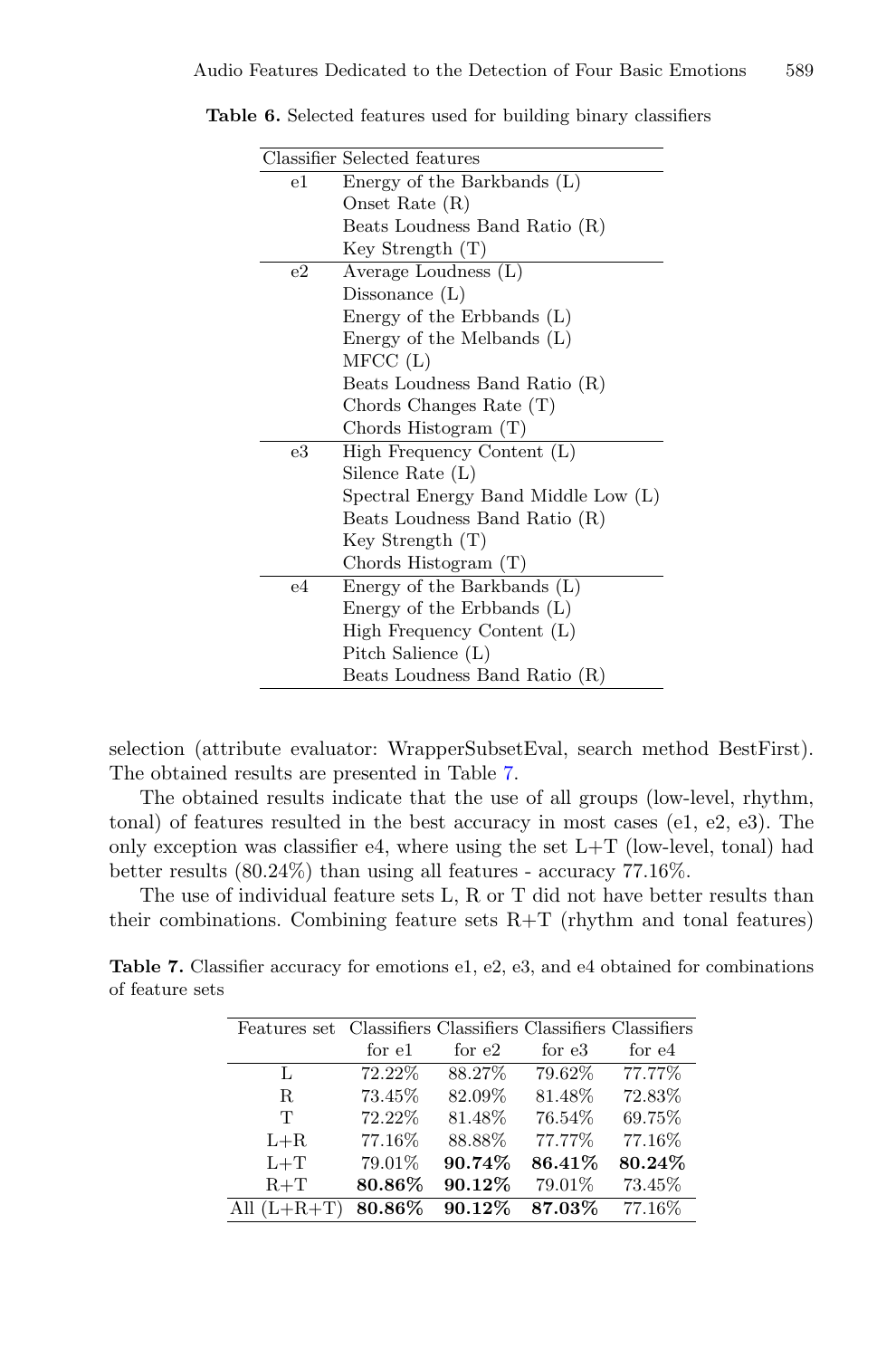improved classifier results in the case of classifiers e1 and e2. Combining feature sets L+T (low-level and tonal features) improved classifier results in the case of classifiers e2, e3 and e4.

## **5 Conclusions**

In this paper, we studied the effect of extracted audio features, using the analysis tool Essentia, on the quality of constructed music emotion detection classifiers. The research process included constructing training data, feature extraction, feature selection, and building classifiers.

We built a classifier recognizing four basic emotions, but its accuracy was not satisfactory (64.50%). We then built binary classifiers dedicated to each emotion with accuracy from 77% to 90%. We obtained information on which features are useful in the detection of particular emotions.

We examined the effect of low-level, rhythm and tonal feature sets on the accuracy of the constructed binary classifiers. We built classifiers for different combinations of feature sets, which enabled distinguishing the most useful feature sets for individual emotions. The obtained results present a new and interesting view of the usefulness of different feature sets for emotion detection.

Classifier accuracy could be better. The process of searching for and assessing new features describing audio files continues.

**Acknowledgments.** This paper is supported by the S/WI/3/2013.

## **References**

- <span id="page-7-0"></span>1. Grekow, J., Ras, Z.W.: Emotion based MIDI files retrieval system. In: Ras, Z.W., Wieczorkowska, A.A. (eds.) Advances in Music Information Retrieval. SCI, vol. 274, pp. 261–284. Springer, Heidelberg (2010)
- <span id="page-7-1"></span>2. Grekow, J.: Mood tracking of musical compositions. In: Chen, L., Felfernig, A., Liu, J., Raś, Z.W. (eds.) ISMIS 2012. LNCS, vol. 7661, pp. 228–233. Springer, Heidelberg (2012)
- <span id="page-7-2"></span>3. Bogdanov, D., Wack, N., Gomez, E., Gulati, S., Herrera, P., Mayor, O., Roma, G., Salamon, J., Zapata, J., Serra, X.: ESSENTIA: an audio analysis library for music information retrieval. In: Proceedings of the 14th International Conference on Music Information Retrieval, pp. 493–498 (2013)
- <span id="page-7-3"></span>4. Lu, L., Liu, D., Zhang, H.J.: Automatic mood detection and tracking of music audio signals. IEEE Transactions on Audio, Speech and Language Processing **14**(1), 5–18 (2006)
- <span id="page-7-4"></span>5. Grekow, J., Ra´s, Z.W.: Detecting emotions in classical music from MIDI files. In: Rauch, J., Ra´s, Z.W., Berka, P., Elomaa, T. (eds.) ISMIS 2009. LNCS, vol. 5722, pp. 261–270. Springer, Heidelberg (2009)
- <span id="page-7-5"></span>6. Song, Y., Dixon, S., Pearce, M.: Evaluation of musical features for emotion classification. In: Proceedings of the 13th International Society for Music Information Retrieval Conference (2012)
- <span id="page-7-6"></span>7. Xu, J., Li, X., Hao, Y., Yang, G.: Source separation improves music emotion recognition. In: ACM International Conference on Multimedia Retrieval (2014)